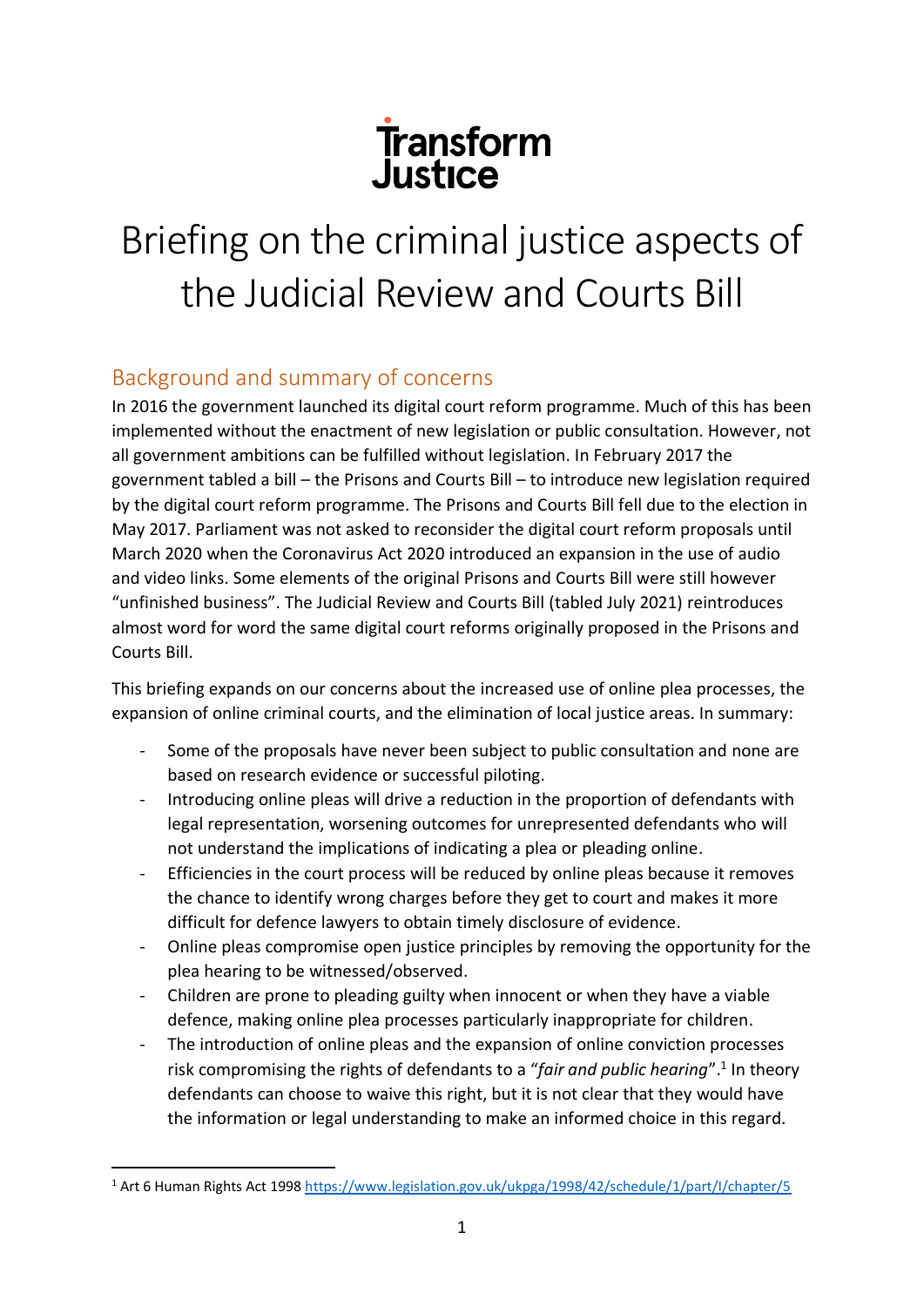- Evidence from the current single justice procedure suggests that few defendants will effectively participate in the online criminal court.
- Disabled defendants are likely to suffer discrimination from increased use of online plea and automatic online conviction processes since there is no screening/ identification process and no reasonable adjustments for those who don't understand what to do with the online plea form.
- The online conviction process discriminates against those on lower incomes.
- Increased use of online convictions raises concerns about security, open justice and prosecutorial abuse of the process.
- The elimination of local justice areas will remove any assurance of justice *for* the local community *by* members of the local community and end the self-governance of the magistracy.

# Absence of research and consultation for the proposals

Most of the proposals have never been subject to public consultation and are not based on research evidence or successful piloting.

The government contends that the measures will "*make our criminal courts more easily accessible to users and provide greater flexibility for the effective deployment of court resources; saving court time, reducing delays, delivering swifter justice, and supporting court recovery*", but there is little data or modelling to support this claim.

The government cites reports by Lord Justice Auld (2001 Review of the Criminal Courts) and Lord Leveson (2015 Review of Efficiency in Criminal Proceedings) as inspiring the proposals. Both these reports were written by judges, rather than the Executive or Parliament. Neither report was underpinned by new research as Lord Leveson himself pointed out in his introduction *"there has been no time or little opportunity for evidence gathering".* Also *"There is no quantitative analysis of the effect of the changes which are proposed. Within the constraints of the Review, it has not been possible to calculate how much will be saved by any participant in the criminal justice system by any single change, or combination of changes, to the way in which criminal cases are conducted"*. No significant relevant research or evidence gathering has been conducted since 2015.

Lords Auld and Leveson both supported the unified criminal court (the elimination of local justice areas) but neither expressed support for online pleas or online convictions.

The documents produced for the bill (fact sheet, explanatory notes and impact assessments) continually refer to online processes as an "option" for defendants rather than the default. But we are sceptical that many defendants who receive a postal charge understand from the letter that they have a genuine choice to opt for a physical court hearing rather than responding online or by post. (Indeed, the introductory page does not mention this option<sup>2</sup>). Even were defendants to understand they have a choice as to whether to go to court, it

<sup>2</sup> Documents obtained via FOI by [www.appeal.org.uk,](http://www.appeal.org.uk/) available to view at [https://www.transformjustice.org.uk/wp-content/uploads/2021/08/Single-Justice-Procedure-Notice-TfL-and-](https://www.transformjustice.org.uk/wp-content/uploads/2021/08/Single-Justice-Procedure-Notice-TfL-and-TV-Licensing.pdf)[TV-Licensing.pdf](https://www.transformjustice.org.uk/wp-content/uploads/2021/08/Single-Justice-Procedure-Notice-TfL-and-TV-Licensing.pdf)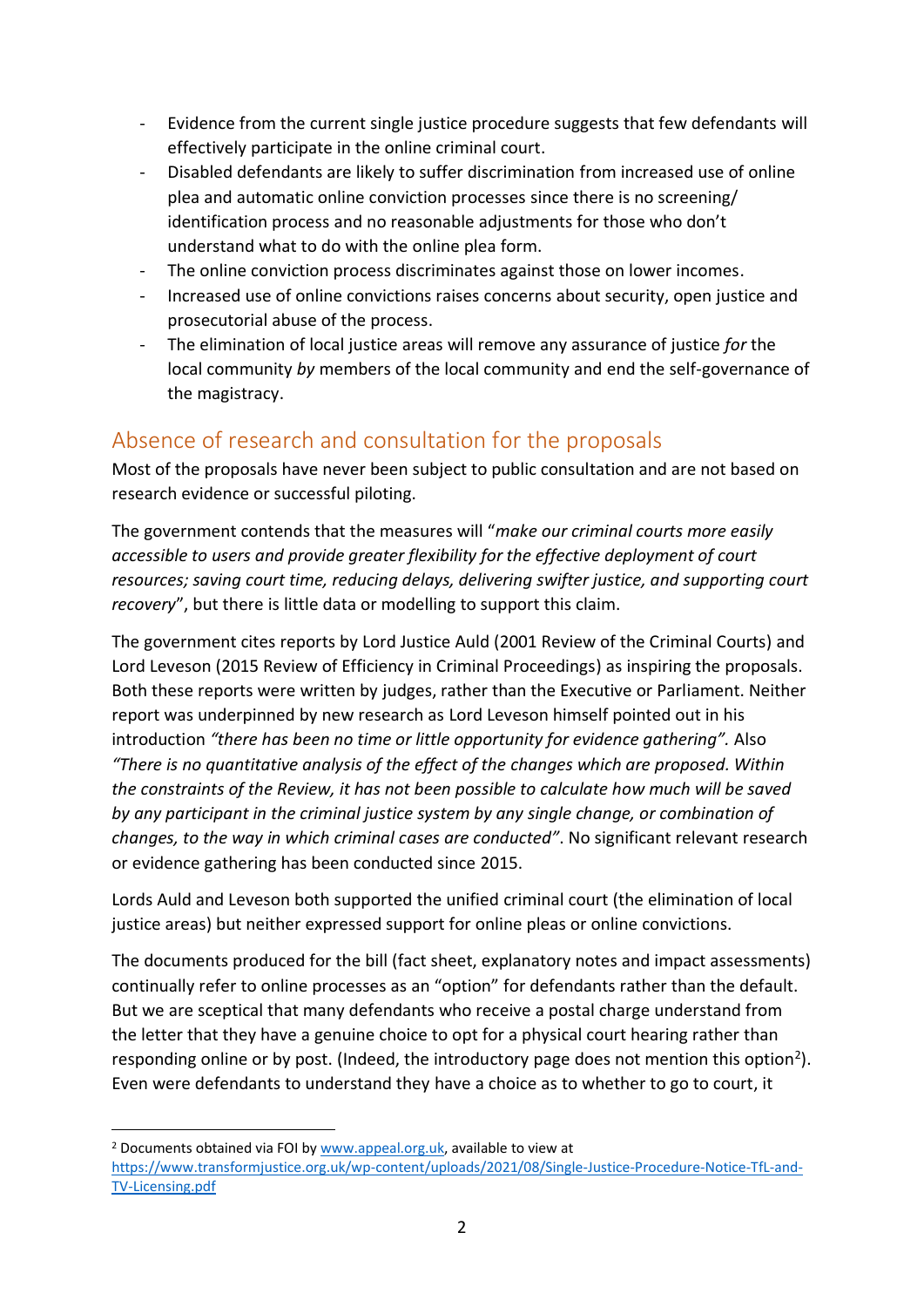requires a sophisticated legal understanding to weigh up the benefits of going to court versus having a case dealt with "on the papers". Before proceeding with these proposals, we urge the government to conduct and publish research on defendants' understanding of the concept of viable defence and of mitigation, and of the factors to be taken into account in waiving the right to a "fair and public hearing".

# The introduction of online pleas

The proposal to introduce an online plea (so that those who currently plead guilty/not guilty in open court can do so online instead) was first made in the 2017 Prisons and Courts Bill. It had not been subject to any public consultation and still hasn't. Our concerns centre on the pre-conditions of online pleas and on any proposal that unrepresented defendants might be encouraged and permitted to enter pleas online. Concerns articulated in our previous briefing for the 2017 Prison and Courts Bill<sup>3</sup> remain.

The assumption behind the proposal is that the plea hearing in the magistrates' or Crown Court is a purely administrative hearing, that people know whether they are guilty or not, and that no debate or discussion is necessary. There is also an assumption that the entering of a plea and any discussion in court concerning the plea does not need to be observed either by public observers, the media or witnesses of the crime (including the alleged victim).

The bill proposes that defendants should be able to plead/indicate a plea online to any crime, including murder and rape. The bill also proposes that those who plead guilty to any non-imprisonable summary offence should also have the "option" of having their conviction confirmed and sentence decided in their absence. "Where a defendant indicates an intention to plead guilty in writing, it will become binding (as if they had pleaded guilty at court) if the defendant also consents in writing that the magistrates' court may proceed to try, convict, and sentence them at a hearing in their absence." 4

Concerns about the introduction of online pleas for all offences

A driver to lack of legal representation and worse outcomes

Providing the means to, and encouraging, defendants to plead online will lead to more defendants representing themselves (either just at that stage or throughout the process), since the process of "doing it yourself" may appear easy. The criminal justice system is complex, and its sanctions are life changing.

Contrary to the government's narrative, research suggests that the entering of plea is a complex decision which is, or should be, subject to advocacy in the courtroom. Transform Justice's research on unrepresented defendants in the criminal courts<sup>5</sup> suggested that entering a plea was one of the times where those without a lawyer were most

<sup>3</sup> [https://www.transformjustice.org.uk/wp-content/uploads/2017/04/Transform-Justice-Briefing-on-the-](https://www.transformjustice.org.uk/wp-content/uploads/2017/04/Transform-Justice-Briefing-on-the-Prisons-and-Courts-Bill5-.pdf)[Prisons-and-Courts-Bill5-.pdf](https://www.transformjustice.org.uk/wp-content/uploads/2017/04/Transform-Justice-Briefing-on-the-Prisons-and-Courts-Bill5-.pdf)

<sup>4</sup> Para 15 p 6 [https://publications.parliament.uk/pa/bills/cbill/58-](https://publications.parliament.uk/pa/bills/cbill/58-02/0152/CriminalmeasuresImpactAssessmentsigned.pdf)

[<sup>02/0152/</sup>CriminalmeasuresImpactAssessmentsigned.pdf](https://publications.parliament.uk/pa/bills/cbill/58-02/0152/CriminalmeasuresImpactAssessmentsigned.pdf)

<sup>5</sup> [http://www.transformjustice.org.uk/wp-content/uploads/2016/04/TJ-APRIL\\_Singles.pdf](http://www.transformjustice.org.uk/wp-content/uploads/2016/04/TJ-APRIL_Singles.pdf)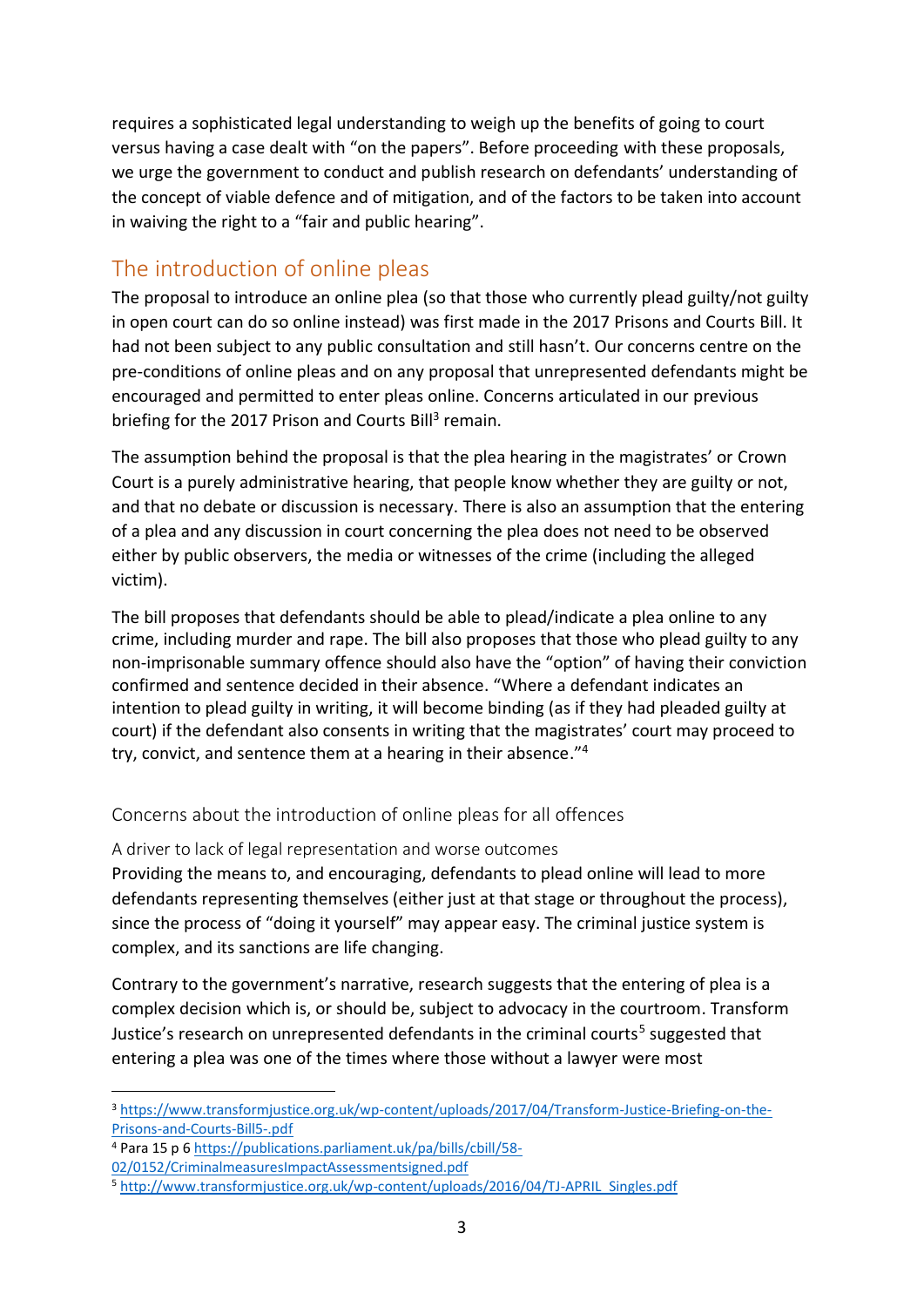disadvantaged. Unrepresented defendants did not understand when they had a viable defence and should plead not guilty, but also pleaded not guilty when the evidence against them was overwhelming, thus losing credit for an early guilty plea if convicted.

The bill's explanatory notes and fact sheet<sup>6</sup> suggest that online pleas should only be entered if the defendant has legal advice. The impact assessment suggests that only those accused of "serious" offences will be prevented from entering a plea online without legal advice.<sup>7</sup> The legislation itself makes no mention of the need for legal advice when pleas are indicated online. The government says that the safeguard will be provided outside legislation – through mandating that online pleas for either way and indictable only offences be entered using the common platform, a new courts management computer programme. However we regard this safeguard as insufficient. In addition, we would advocate that no online plea should be entered until the lawyer concerned has full disclosure from the prosecution, and an opportunity to discuss the case with representatives of the prosecution. To prevent any potential perverse incentives, and to facilitate in-person discussion between parties where necessary, there should be no financial disadvantage for defence counsel in entering a plea at a court hearing rather than online.

For any offences where the sentencing/trial would currently be in open court, we believe that defendants should not be entering a plea unrepresented.

We note that the explanatory notes and legislation refer to entering an indication of plea, rather than entering a plea, but we do not believe that this difference is more than semantic, nor provides any extra safeguards. Once the plea has been indicated, it is clear that it will be treated as if it has been entered formally (and in the Section 12 procedure is binding anyway). Small print suggesting that indicative pleas can be changed at a later date is unlikely to influence the behaviour and understanding of an unrepresented defendant.

The proposal that defendants charged with non-imprisonable summary offences should be given the "option" of a section 12 procedure and convicted and sentenced in open court in their absence is particularly inappropriate for those without representation. The bill also facilitates the use of the section 12 process for imprisonable summary offences. In this case the plea is not binding, but a defendant may enter a plea for an imprisonable offence unrepresented.

#### Removes opportunities to change the charge early on

Another risk in putting pleas online is that the ability to challenge the charge is eliminated or delayed. The Leveson report emphasised the problem of people being wrongly charged (either over or under charged) and of the inefficiencies this causes – particularly if a charge is downgraded on the day of trial leading to the defendant pleading guilty. Sir Brian wrote: *"any failure to charge appropriately has a considerable impact throughout the life of that* 

[https://assets.publishing.service.gov.uk/government/uploads/system/uploads/attachment\\_data/file/1004585](https://assets.publishing.service.gov.uk/government/uploads/system/uploads/attachment_data/file/1004585/jr-courts-bill-fact-sheet-courts-short-version.pdf) [/jr-courts-bill-fact-sheet-courts-short-version.pdf](https://assets.publishing.service.gov.uk/government/uploads/system/uploads/attachment_data/file/1004585/jr-courts-bill-fact-sheet-courts-short-version.pdf)

<sup>7</sup> Paragraph 59 [https://publications.parliament.uk/pa/bills/cbill/58-](https://publications.parliament.uk/pa/bills/cbill/58-02/0152/CriminalmeasuresImpactAssessmentsigned.pdf)

<sup>6</sup> <https://publications.parliament.uk/pa/bills/cbill/58-02/0152/en/210152en.pdf>

[<sup>02/0152/</sup>CriminalmeasuresImpactAssessmentsigned.pdf](https://publications.parliament.uk/pa/bills/cbill/58-02/0152/CriminalmeasuresImpactAssessmentsigned.pdf)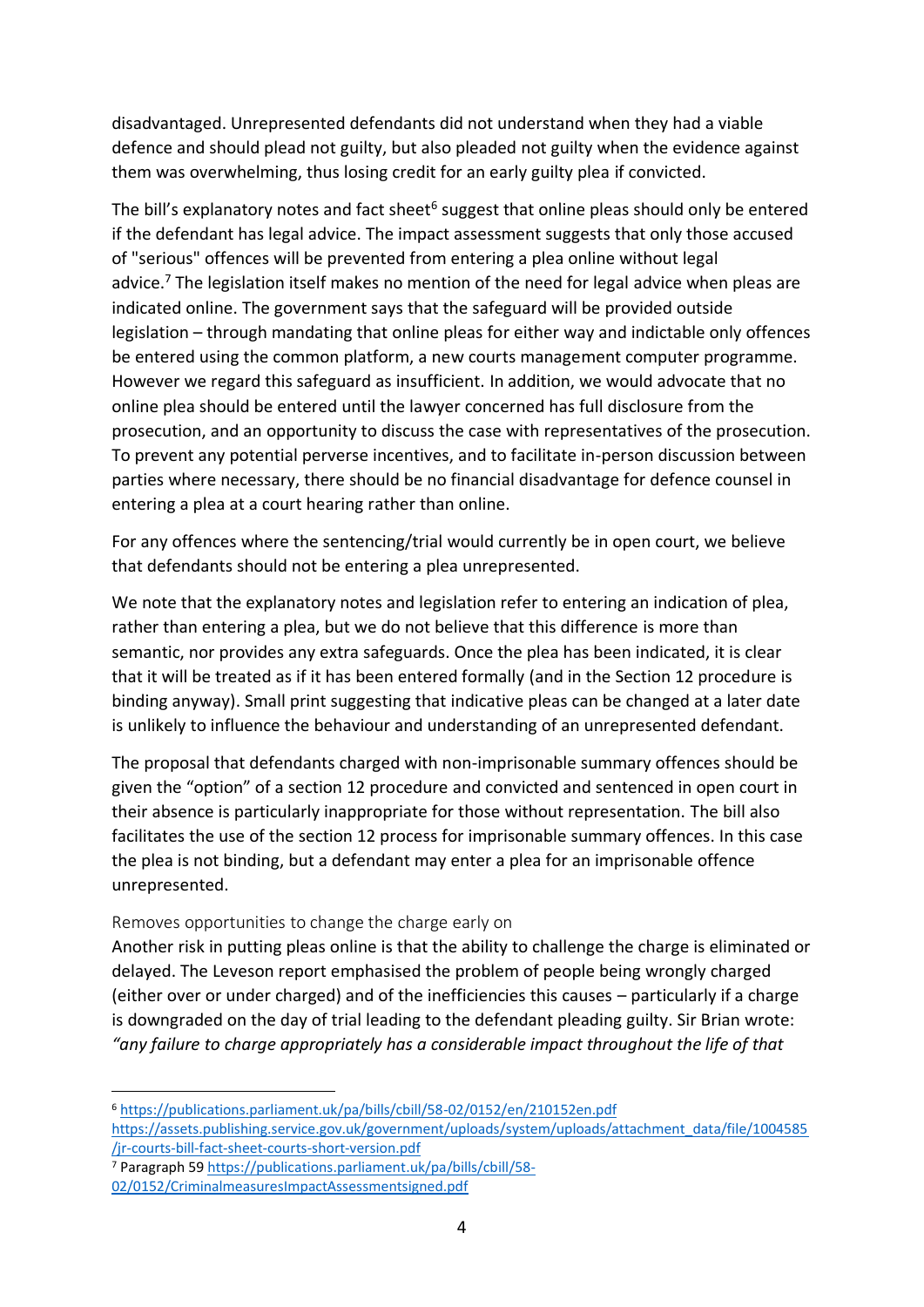*case... For example, in the first quarter of 2014, 15% of all 'cracked' trials in the Crown Court were due to guilty pleas entered to alternative new charges offered by the prosecution for the first time on the day fixed for trial. A further 4% of cracked trials were primarily due to late guilty pleas being entered to new charges, previously being rejected by the prosecution... In such cases, although there will have been room for different decisions to be made prior to the date of trial, the seed for potential waste has been sown from the outset and could have been avoided had the initial charging decision been appropriate".*  If there is no hearing for, and thus discussion of, the charge, the opportunity for the defence to challenge the charge, and for the CPS to correct their charging decision at an early stage, will be lost. As implied by Lord Justice Leveson, this may lead to inappropriate allocation decisions and/or increased delay at subsequent court hearings.

#### Risks criminal record consequences being overlooked

The implications of pleading guilty, even for some minor offences, are significant, including a criminal record for life. Will the online system fully signal all the implications of a criminal conviction? Is it suitable for a serious charge such as murder or sexual assault? This risk is increased in the case of those "opting" for the section 12 procedure. The current notices for the single justice procedure do not mention the implications of pleading guilty to a crime, including the criminal record that might be acquired and its ramifications.

#### Exacerbates disclosure issues

Defence counsel currently struggles to obtain full disclosure in preparation for advising their client re plea. Defence lawyers often rely on the court hearing to prompt full disclosure from the prosecution. We are sceptical that online pleas will improve existing disclosure challenges. If the prosecution misses key dates for online disclosure, delays may increase – the opposite of the intention of the bill.

#### Inappropriate for children

The notes make clear that children (those under 18) will be able to make online pleas, and "opt" to be convicted and sentenced (for any non-imprisonable offence) in their absence. All children accused of crimes are vulnerable and recent evidence suggests that they are particularly susceptible to pleading guilty when they are innocent or when they have a viable defence. <sup>8</sup> Given the need to screen children for health and welfare concerns and the complexity behind these plea decisions, we believe that online pleas and the section 12 procedure are inappropriate for child defendants.

#### Compromises open justice principles

How can an online plea system maintain the principles of open justice? Currently witnesses, alleged victims, the public and the press can witness a plea being entered in open court as well as any discussion in court about the plea. Even if the government provides information about pleas entered online, the opportunity for all those involved in the case to participate in and observe an open hearing will be lost. The section 12 procedure, through facilitating the exclusion of the defendant from the court, also diminishes open justice.

<sup>8</sup> <https://evidencebasedjustice.exeter.ac.uk/current-research-data/incentivized-admission/>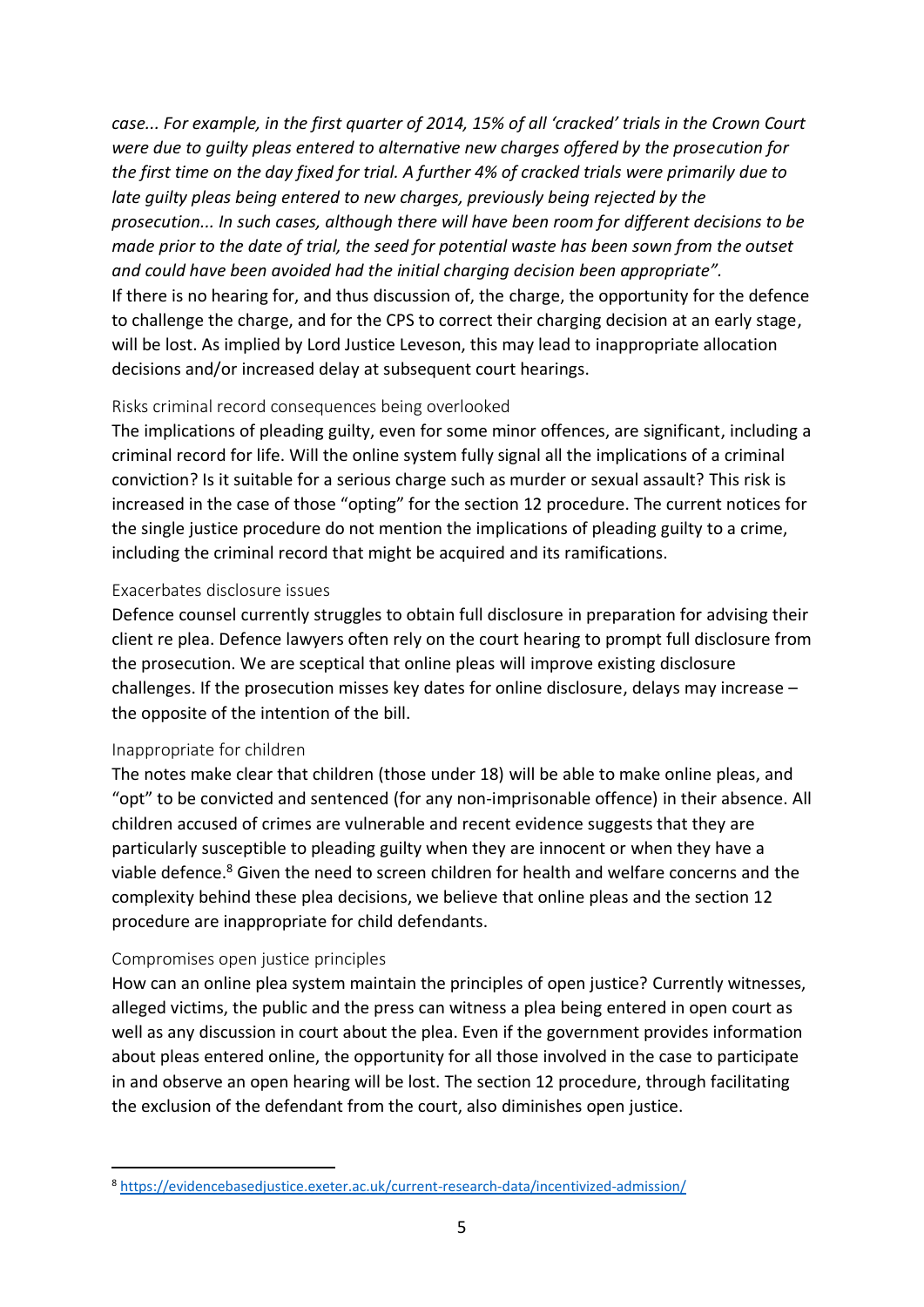#### Discrimination against disabled people

The majority of those charged with criminal offences are not screened for health or mental health conditions. A few are screened in police custody and at court, but only if police officers, lawyers or court staff refer them. Defendants are more likely to have health and mental health conditions than the population as a whole. So many of those who plead will have hidden or unidentified disabilities, which may affect their ability to understand and process legal concepts in the absence of reasonable adjustments. The government's fact sheet and other documentation supporting the bill suggest legal representatives "will be able to identify any vulnerabilities". Some lawyers may be able to identify some vulnerabilities if they meet a client in person. But they (like police officers) are not specialists in mental health and disability, and they cannot be relied upon to identify hidden disability. In addition, unrepresented defendants who plead online will not meet a lawyer. Many defendants may receive a postal requisition for a crime, having been interviewed unrepresented. So, unless all those who are encouraged to plead online are subject to a health screening, reasonable adjustments will not be made. Assisted Digital (the service offered by HMCTS) is inadequate for this purpose since it is only accessed by those confident enough to open the postal charge, who understand they need help, who can afford to phone HMCTS, and who know they have a right to access the Assisted Digital service.

# Expansion of automatic online convictions

There is no end-to-end online criminal court currently. Motorists can pay fixed penalties and defendants can make a plea for a motoring offence online, but the online criminal court (automatic online conviction) is a new concept. It was first introduced in the abandoned 2017 Prisons and Courts Bill and involves the defendant pleading guilty, being convicted and paying a fine – the criminal sanction – all via a computer form.

The new bill proposes using the online conviction process initially for just two offences travelling without a valid ticket on a tram or train, and fishing with an unlicenced rod and line. These are currently dealt with via the single justice procedure, the closed court process whereby a lay magistrate sitting alone convicts and sanctions defendants pleading (or assumed to be pleading) guilty "on the papers" for low level offences. The bill's explanatory notes say that the online conviction procedure will be extended to further offences via secondary legislation. It seems likely that the government will transfer all those offences currently dealt with via the single justice procedure to this online criminal conviction process. The government may then use the single justice procedure for summary crimes currently dealt with via open magistrates' court hearings.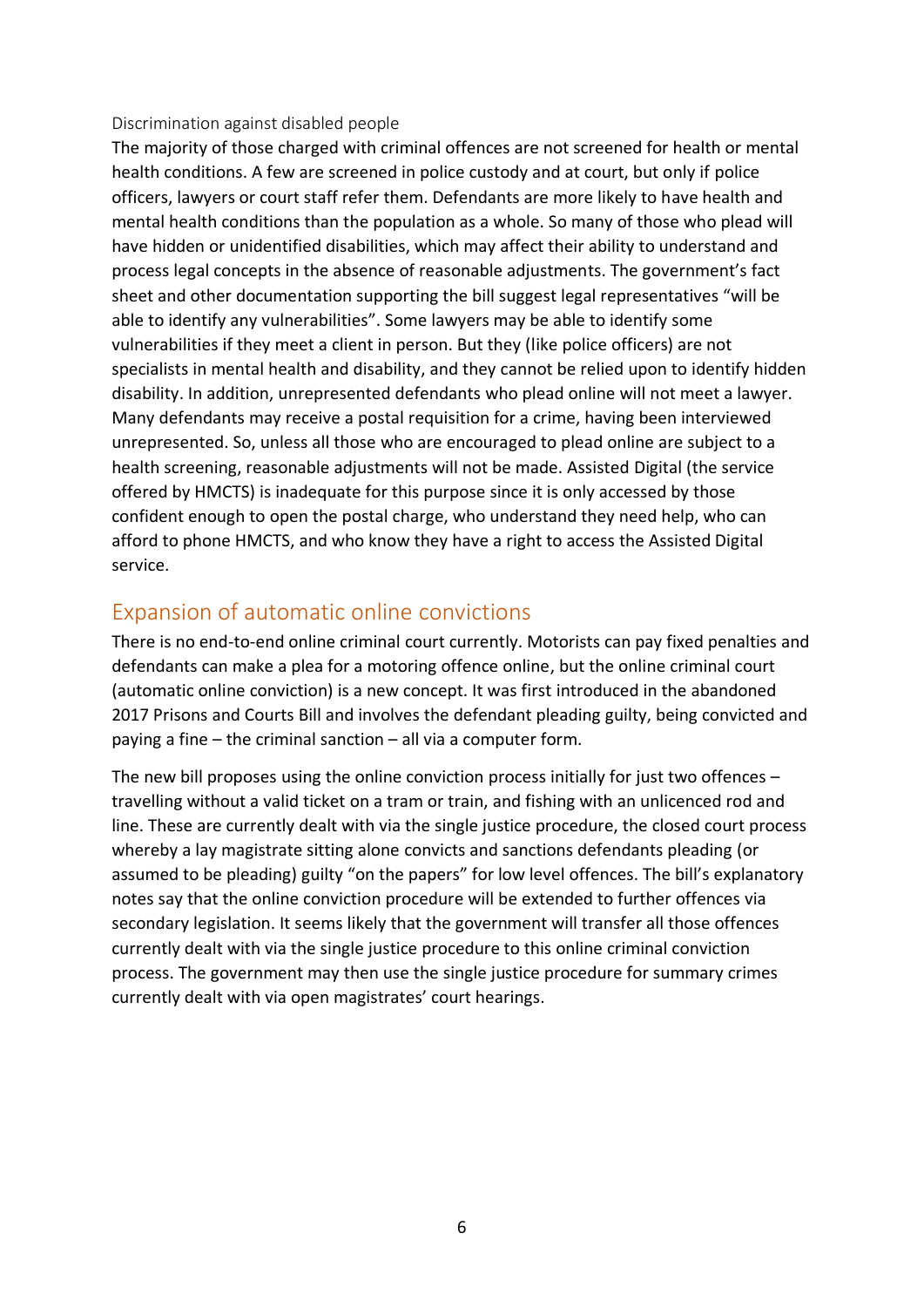#### What we know about online convictions from the single justice procedure

The government consulted on the automatic online conviction proposal in  $2016<sup>9</sup>$  and many of the respondents expressed a range of concerns.<sup>10</sup> The 2017 Transform Justice briefing on online conviction reflected these concerns.<sup>11</sup> None have been allayed in the interim, and there has been a lack of transparency in both the current single justice procedure (SJP) and the motoring "make a plea" system.

Since the introduction of the single justice procedure in 2015, problems about the justice it delivers have come to light. The process is similar to that used for automatic online convictions, but with arguably more safeguards, given all conviction decisions in the single justice procedure process are made by human beings - a lay magistrate with advice from a legal advisor. In the last six years, the government has used secondary legislation to considerably expand the range of offences dealt with via the single justice procedure, most recently to include Covid-19 breach offences.

Across all offences, the response rate to single justice procedure charges is very low. Less than a third of defendants plead guilty or not guilty to the offence they are charged with.<sup>12</sup> All defendants who do not plead are convicted and receive a criminal sanction (the maximum possible fine, costs and a criminal record) in their absence. There is no research on why so few defendants do not respond. It seems likely that many do not receive the postal charge. Given the safeguards in place for online convictions are fewer than for the single justice procedure, the problems with the single justice procedure will undoubtedly still apply.

#### Concerns about increased use of online convictions

#### Breach of right to a fair and public hearing

The European Convention on Human Rights requires that in the determination of a criminal charge "*everyone is entitled to a fair and public hearing within a reasonable time by an independent and impartial tribunal established by law*". It also guarantees specific minimum rights for those charged with a criminal offence, including the right to be informed of the nature and cause of the accusation, to defend yourself in person, and to have the assistance of an interpreter. The right to a fair and public hearing can be waived by the defendant, but only if they fully understand the charge and the implications of waiving their entitlement. Evidence of defendants' experience of the single justice procedure and the lack of detail on safeguards suggests that defendants are unlikely to understand the implications of opting out of a public hearing and into the automatic online conviction process. This concern is supported by an analysis of the current SJP form.

<sup>9</sup> [https://consult.justice.gov.uk/digital-communications/transforming-our-courts-and](https://consult.justice.gov.uk/digital-communications/transforming-our-courts-and-tribunals/supporting_documents/consultationpaper.pdf)[tribunals/supporting\\_documents/consultationpaper.pdf](https://consult.justice.gov.uk/digital-communications/transforming-our-courts-and-tribunals/supporting_documents/consultationpaper.pdf)

<sup>10</sup> [https://consult.justice.gov.uk/digital-communications/transforming-our-courts-and](https://consult.justice.gov.uk/digital-communications/transforming-our-courts-and-tribunals/results/transforming-our-justice-system-government-response.pdf)[tribunals/results/transforming-our-justice-system-government-response.pdf](https://consult.justice.gov.uk/digital-communications/transforming-our-courts-and-tribunals/results/transforming-our-justice-system-government-response.pdf)

<sup>11</sup> [https://www.transformjustice.org.uk/wp-content/uploads/2017/04/Transform-Justice-Briefing-on-the-](https://www.transformjustice.org.uk/wp-content/uploads/2017/04/Transform-Justice-Briefing-on-the-Prisons-and-Courts-Bill5-.pdf)[Prisons-and-Courts-Bill5-.pdf](https://www.transformjustice.org.uk/wp-content/uploads/2017/04/Transform-Justice-Briefing-on-the-Prisons-and-Courts-Bill5-.pdf)

<sup>12</sup> Data provided in response to parliamentary question available here [https://questions](https://questions-statements.parliament.uk/written-questions/detail/2021-01-26/143756)[statements.parliament.uk/written-questions/detail/2021-01-26/143756](https://questions-statements.parliament.uk/written-questions/detail/2021-01-26/143756)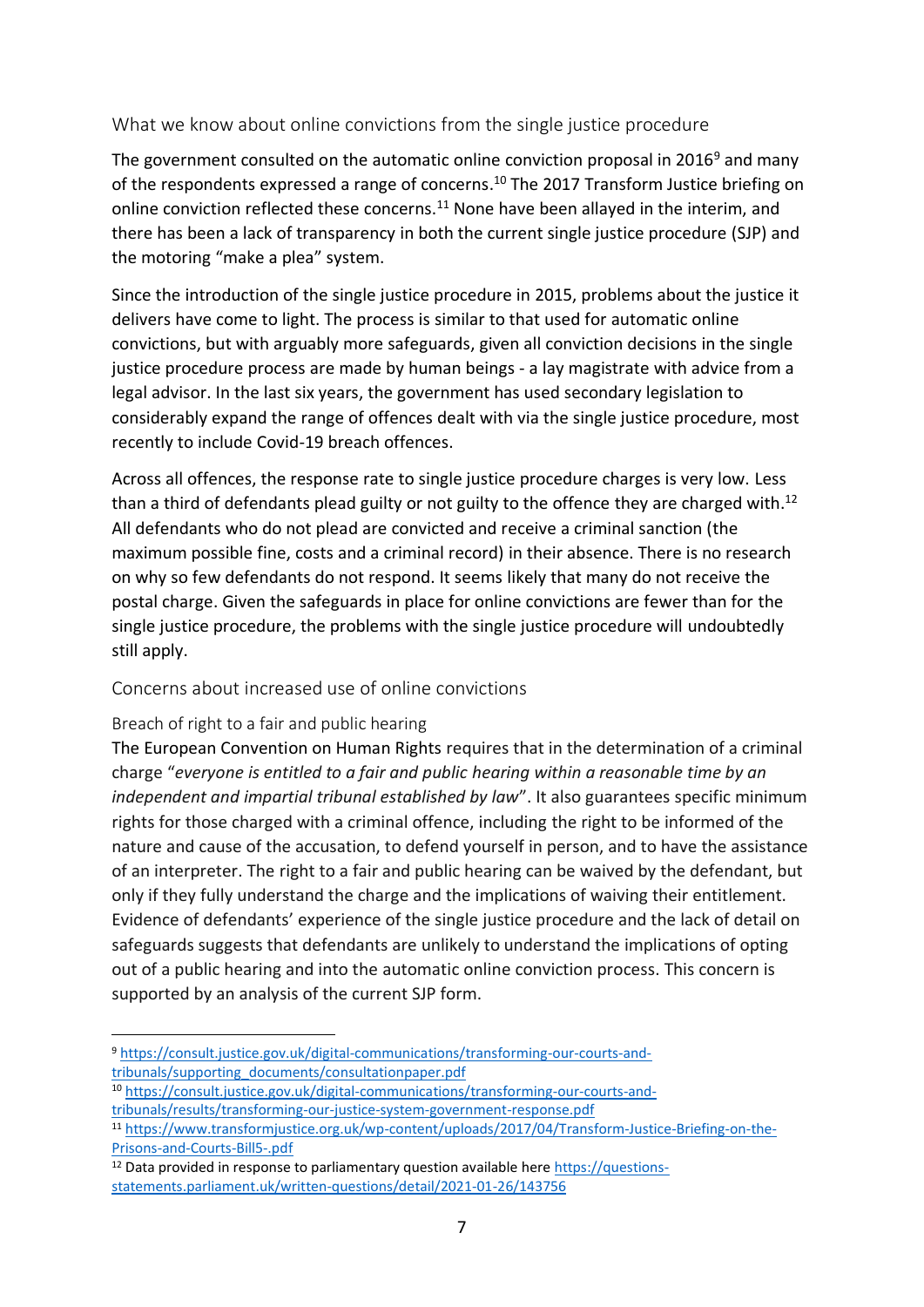#### Barrier to effective participation

All online conviction processes will start with a postal charge. These charges are sent through ordinary mail and there is no proof of their receipt. The fact that two thirds of defendants do not respond by submitting a plea indicates that any criminal process which relies on defendants responding to a postal charge seems to present significant barriers to effective participation.

It is not clear why so few respond to postal charges via the single justice procedure but those charged may not receive the letter, may not understand the letter, or may have mental health problems or learning difficulties which prevent them from responding to the letter. HMCTS provides "Assisted Digital" advice on how to fill in the physical/online form but all initial phone calls are charged at local rates (unlike phone calls about benefits which are free). For people on low income such calls may be unaffordable.

Whatever the reasons why the majority of defendants do not plead, it is clear that the SJP system does not support effective participation. Given that the process is so similar, and the offences the same as those dealt with under the SJP, the online criminal conviction process seems unlikely to support effective participation.

#### Disability discrimination

The Equality Act requires public bodies to make reasonable adjustments for those with disabilities. The online conviction process, like the SJP, does not properly support the use of reasonable adjustments. There is no independent assessment of those charged for mental or physical health disabilities. Yet many defendants will have hidden disabilities which may never have been previously identified.

The recent joint inspectorate report on neuro-disability and the criminal justice system<sup>13</sup> emphasised the need for default screening of all criminal suspects and defendants for disability, including neuro-disability, and this proposal has been supported by the Lord Chancellor. But there is no screening of defendants at pre-charge, charge, or conviction stage in the SJP/online conviction process. Defendants are asked on the form to tick if they have a disability, but that disability might have prevented them opening the letter or understanding the form. In addition, if the defendant has an as yet unidentified disability, they will not be in a position to declare it.

The equality impact assessment<sup>14</sup> suggests that the changes proposed "*have the potential to have adverse effects on the basis of age, disability, and ethnicity (linked to socio-economic disadvantage) to the extent that some groups are less internet or digitally enabled than others*". But there are no reasonable adjustments put forward to meet the needs of defendants beyond the Assisted Digital service<sup>15</sup> which can only be accessed if the defendant has received, opened and understood the letter outlining the charge and is able to spend their own money on a phone call. The Assisted Digital service does not provide

<sup>14</sup> <https://publications.parliament.uk/pa/bills/cbill/58-02/0152/CriminalmeasuresImpactAssessmentsigned.pdf>

<sup>13</sup> [https://www.justiceinspectorates.gov.uk/cjji/media/press-releases/2021/07/neurodiversity-in-criminal](https://www.justiceinspectorates.gov.uk/cjji/media/press-releases/2021/07/neurodiversity-in-criminal-justice-system-more-effective-support-needed-say-inspectorates/)[justice-system-more-effective-support-needed-say-inspectorates/](https://www.justiceinspectorates.gov.uk/cjji/media/press-releases/2021/07/neurodiversity-in-criminal-justice-system-more-effective-support-needed-say-inspectorates/)

<sup>15</sup> <https://www.gov.uk/guidance/hmcts-services-digital-support>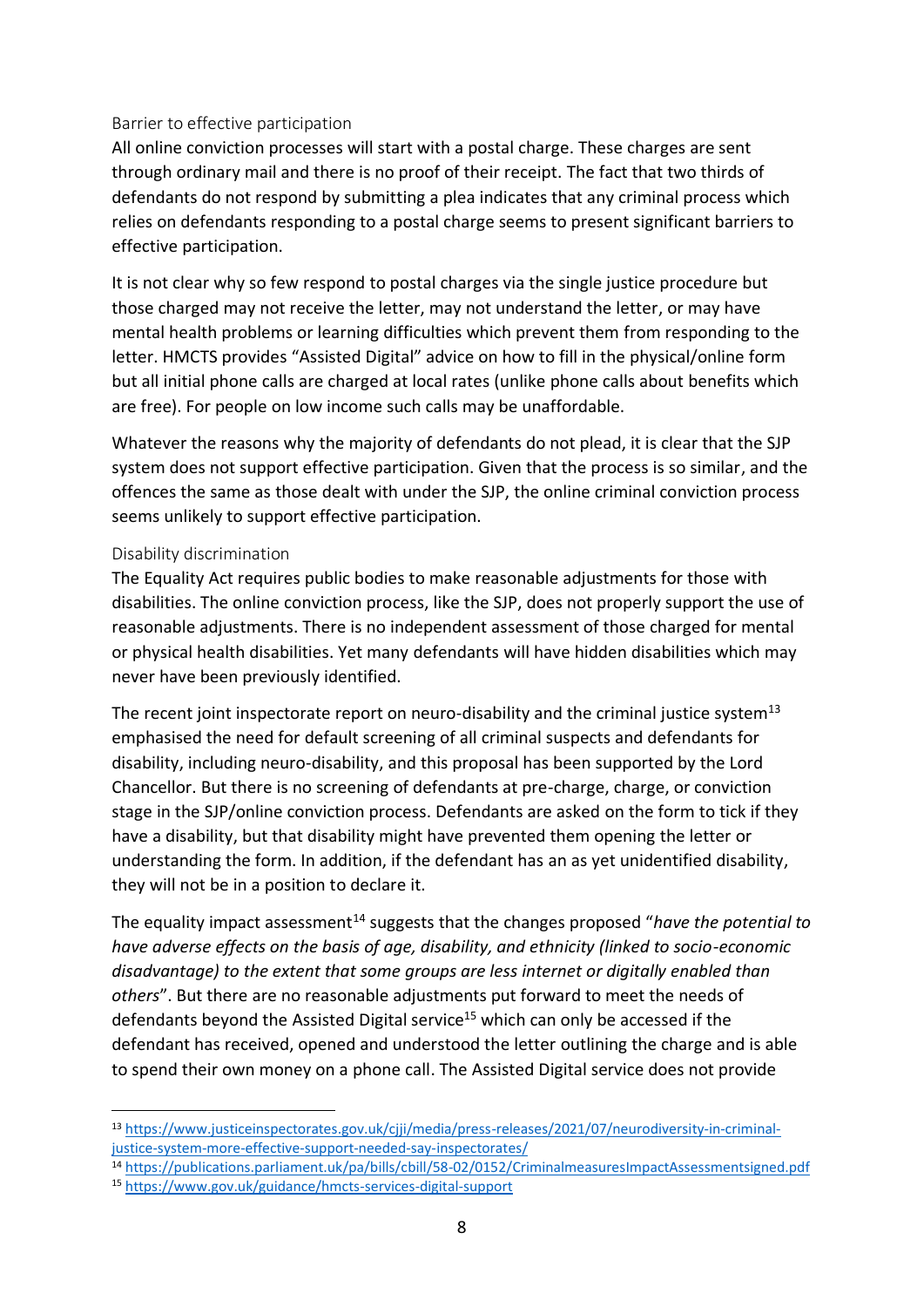legal advice, merely assistance in filling out the form. No free legal advice is available to defendants for such offences.

Defendants can, in theory, opt to have a hearing in the physical magistrates' court, but it is not clear that disabled defendants are given sufficient information on the advantages of this – that a physical court hearing might provide them with proper reasonable adjustments and the possibility of guidance from the court legal adviser.

#### Discrimination against those on low incomes

Under the SJP procedure (and in any court hearing), defendants sanctioned with a fine are asked to state their means to enable the judge/bench to adjust the fine. But the online conviction procedure results in everyone being fined the same amount, thus disadvantaging those on lower incomes.

The equality impact assessment suggests that defendants on low incomes will be made aware of the possibility of opting out of the online system and opting-in to a physical court hearing, at which means would be taken into account. However, we feel this is not a sufficient safeguard against this financial disadvantage for people on low incomes. It relies on defendants understanding that an alternative to the online system is available, and that the alternative might result in a different level of fine. Legal education is low, particularly amongst those on low incomes and those who have disabilities. Judging whether, on the balance of probabilities, it would be advisable to follow an alternative procedure is a complex legal decision which most defendants would struggle to make.

#### Open justice

The online conviction process is even more closed than the single justice procedure. The judge in the single justice procedure sits in a closed court which is not accessible to the public or the press. But listings for each day's cases are published online and the results available in individual cases. There is no data or public information for offences dealt with under the current online motoring conviction system, so there is no open justice or transparency. In addition, the theoretical online process is not accessible for scrutiny. It is only visible to those who have been charged.

#### Security

Information is difficult to obtain, but it seems that the processes for the online conviction system may not be sufficiently secure. The single justice procedure plea form only requires someone to confirm that the name, address, and date of birth details presented on the form are correct. The defendant doesn't even need to write their own date of birth. This is an incredibly low level of security – far less than the gov.uk Verify scheme<sup>16</sup> which is used by other government departments. We are concerned that a stranger could very easily get hold of the postal charge and fraudulently fill in the form. The identity details required are quite insufficient for a process which results in criminal conviction and sanction.

<sup>16</sup> [https://www.gov.uk/government/publications/introducing-govuk-verify/introducing-govuk-verify#how-its](https://www.gov.uk/government/publications/introducing-govuk-verify/introducing-govuk-verify#how-its-safe)[safe](https://www.gov.uk/government/publications/introducing-govuk-verify/introducing-govuk-verify#how-its-safe)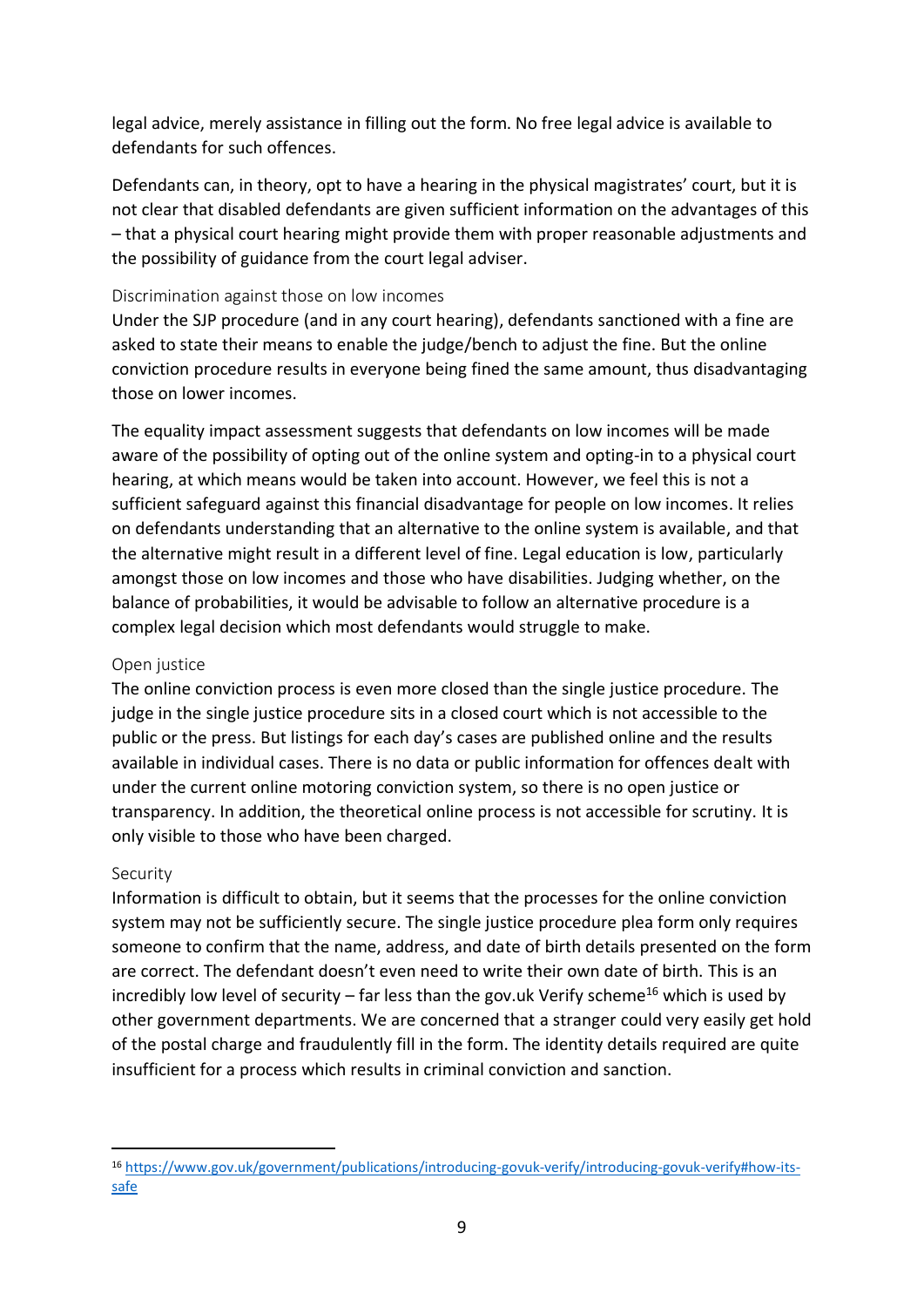#### Prosecutorial abuse of process

Concerns about this risk were articulated by Sebastian Walker in 2017<sup>17</sup>: "*The Prison and Courts Bill made provision for a number of penalties to be imposed upon conviction – including for the offender to pay compensation and prosecution costs as determined by the prosecutor. It is clear from the decision in* R (on the application of Faithfull) v Ipswich Crown Court*<sup>16</sup> that under English law a compensation order forms part of the determination of sentence.<sup>17</sup> It seems then* prima facie *inappropriate, and in contravention of Art.6, that the prosecution – instead of an independent and impartial tribunal – decides the compensation to be imposed: their discretion restricted only by the maximum that can be imposed for that offence under the automatic online conviction procedure…Questions must also be raised as to whether these changes would set a negative precedent for justice as a whole. The prosecution's ability to set the amount of compensation to be paid amounts to a sentence being imposed in a criminal court by one of the parties to the case and it is difficult to see how this is not abjectly contrary to the principle of a fair trial even if it is ECHR compliant".*

In addition, the processes and practice of the prosecutors in current single justice procedure and online conviction cases are not subject to public scrutiny. The CPS is subject to inspection and publishes a range of data on outcomes. But the CPS is not the prosecutor in these cases. SJP cases are all prosecuted by state agencies such as the police, the BBC and rail companies. These prosecutors are not subject to any scrutiny process or specific guidance, and are not inspected. None publish data on their prosecutions.

#### Extension of eligible offences

The bill mentions only two new offences which will be subject to the online conviction process. Other offences will be added via secondary legislation. We are concerned that this will open the floodgates to a range of offences which may or may not be suitable. The offences subject to single justice procedure have been steadily extended via secondary legislation such that currently the majority of all criminal offences charged in England and Wales are dealt with via the single justice procedure. These include breach of Covid-19 regulation offences (where many of the prosecutions were based on a misinterpretation of the law) and offences of school non-attendance, where the defendants (parents of the children concerned) are invariably very vulnerable. Secondary legislation of this kind receives virtually no scrutiny, so we are concerned that decisions as to suitable additional offences will, in effect, be in the control of the Executive, rather than Parliament. Such secondary legislation is also not subject to public consultation.

#### Testing

The 2016 green paper<sup>18</sup> suggested that the online conviction system should be tested using three offences before any decision was taken to make it permanent. *"We propose to test the system with a small number of summary, non-imprisonable offences in the initial phase* 

<sup>17</sup> <https://www.archbolde-update.co.uk/PDF/2017/Archbold%20Review%20Issue%204%20PRESS.pdf> The Prison and Courts Bill: Online courts and the right to a fair trial By Sebastian Walker

<sup>18</sup> [https://consult.justice.gov.uk/digital-communications/transforming-our-courts-and](https://consult.justice.gov.uk/digital-communications/transforming-our-courts-and-tribunals/supporting_documents/consultationpaper.pdf)[tribunals/supporting\\_documents/consultationpaper.pdf](https://consult.justice.gov.uk/digital-communications/transforming-our-courts-and-tribunals/supporting_documents/consultationpaper.pdf)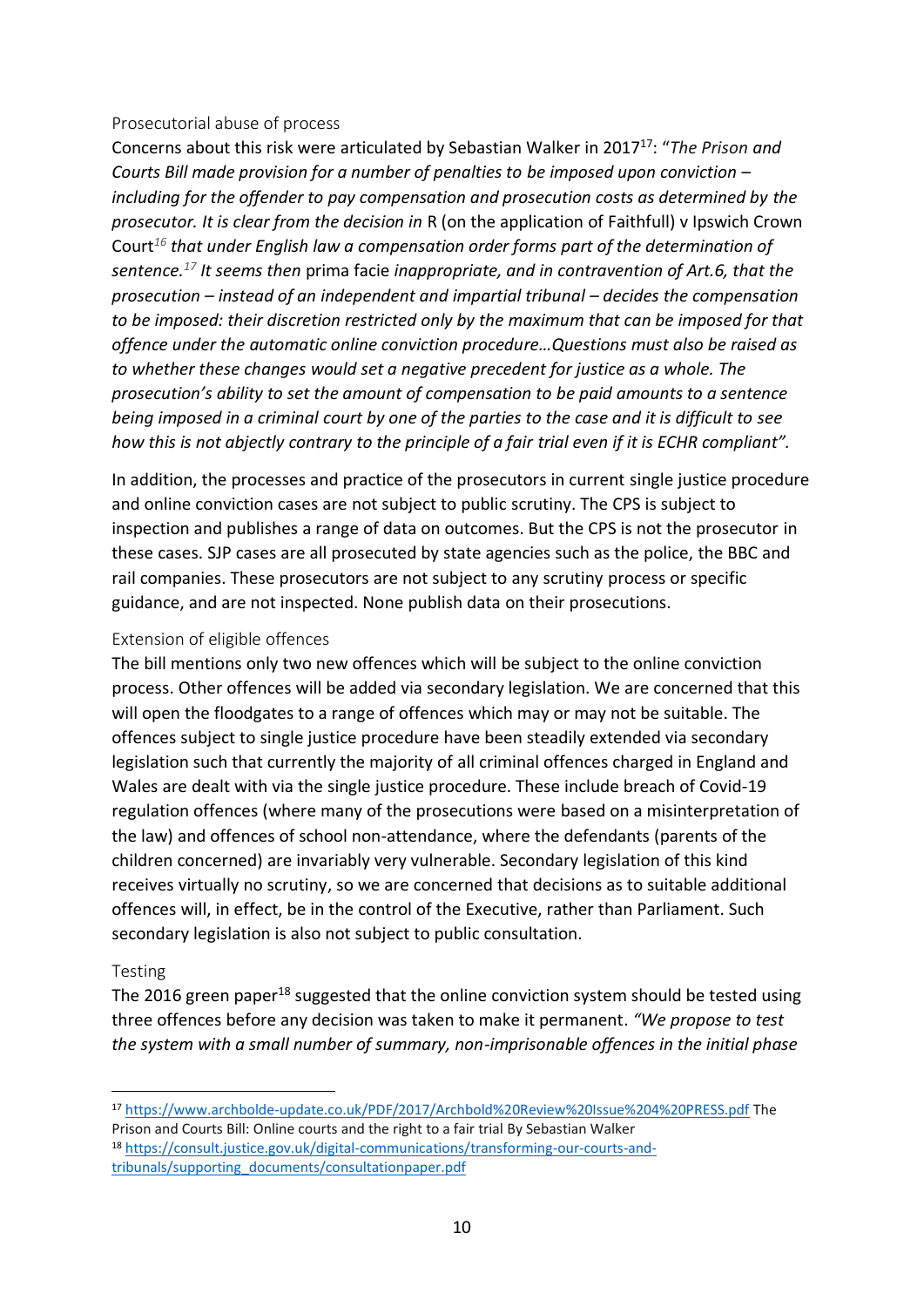*of introducing the online conviction and fixed fine scheme, which would be: Railway fare evasion, Tram fare evasion, Possession of unlicensed rod and line. If this initial phase is successful, we plan to bring other offences, particularly certain road traffic offences, into the system in future"*. There is no public record of any testing for online convictions completed since and no mention of the need to test in the documentation produced for the current bill. We would suggest that the government's original proposal to fully test online conviction before implementation should be followed.

# The abolition of local justice areas

The government is proposing to abolish all local justice areas and organise all magistrates and magistrates' courts into one national justice area, across the whole of England and Wales.

The abolition of local justice areas has been on the government's agenda for many years. Currently all magistrates' courts are divided into local justice areas. Each local justice area hosts a magistrates' bench led by a Bench Chair. Magistrates have been organised locally for hundreds of years, though the size of local justice areas has increased in recent times. Magistrates' have prided themselves on their self-governance and on delivering local justice for local people. Magistrates' recruitment has been based on these local justice areas and has been implemented by Advisory Committees, each of which is a non-departmental public body.

Lord Justice Auld in his report proposed that local justice areas should be abolished to facilitate listing and to enable the paid judiciary to gain greater control over the (seen to be unruly) magistracy. His proposal is now 20 years old, and no one has updated or done research to justify its supposed benefits. The proposal has not been subject to public consultation.

The government is following Lord Auld's proposal to abolish all local justice areas on the basis that *"This will provide the courts with the freedom and flexibility to manage their caseloads more effectively and ensure that cases are dealt with sooner and in more convenient places. It will also help create a more unified criminal court through the restructuring of the leadership and management arrangements for magistrates' courts, so they can be more closely aligned to the Crown Court".*

We have concerns about the impact of the government's proposal on local justice and on magistrates' self-governance.

1. Curtailment of local justice. Magistrates are representatives of the people and must have a connection to the area in which they sit. An applicant to the magistracy must currently live or work in their local justice area, so they understand the area, its crime trends and its people. All magistrates are members of a bench made up of other magistrates local to that area. The abolition of local justice areas is likely to lead to a diminution of local justice, including a weakening of the links benches currently have with local criminal justice agencies. The proposal also subsumes the nationhood of Wales.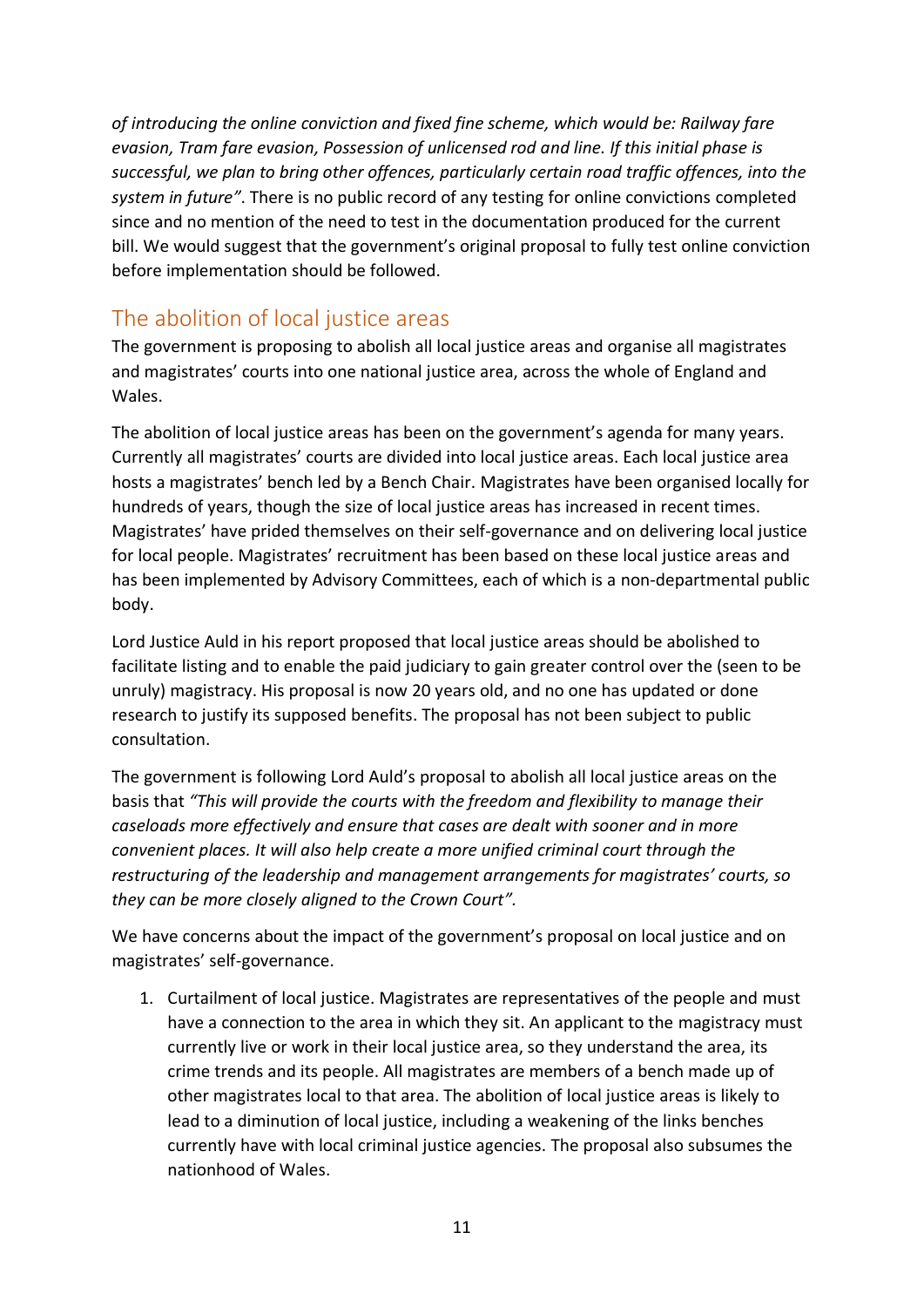- 2. Diminished independence of the magistracy. Magistrates have historically retained an independence from the paid judiciary and governed themselves through democratic processes. They have managed their own on-going training and disciplinary processes. All leadership roles have been subject to democratic election by peers. There are no details in the government's proposals, but it looks as if these democratically elected posts will be abolished, and all the functions currently carried out voluntarily by magistrates will be taken over by paid judges and court staff. This will diminish the independence of the magistracy and impede their ability to influence how their peers are managed and trained. It will be, in effect, a take-over of responsibility by the senior judiciary. Given magistrates' status as members of the community and "representatives of the people", and their expertise in management, this is not appropriate.
- 3. Implications for recruitment and training. Advisory committees are based on local justice areas and the members of each committee are local people. These NDPBs organise and recruit new magistrates for each locality. Advisory committee members are public appointees, of whom two thirds are local magistrates. To abolish local justice areas without also abolishing advisory committees makes little sense, but there is nothing in the legislation about this, merely a hint in the fact sheet<sup>19</sup> that this may follow: "*This (abolishing local justice areas) will also enable arrangements for the recruitment, training, and management of magistrates to be brought in line with the rest of the judiciary on a national basis in England and Wales"*. Transform Justice has previously proposed reform of the magistrates' recruitment process<sup>20</sup>, but it should always have a local component, be independent of the judiciary itself (as is the Judicial Appointments Commission) and allow for magistrates themselves to participate in recruitment processes and decision-making.

### Overall concerns about the economic impact assessment

There is too little research, data and piloting of the digital reforms for the economic impact statement to be relied upon.<sup>21</sup>

The impact assessment suggests that there is a negative net public value (£-0.49m) for the introduction of online criminal convictions, i.e. that the cost of this proposal is greater than the current system.

The introduction of the online plea is said to save £25.5m based on savings in staff time given the estimated reduction in the number of plea hearings in court. However, there are no details of how exactly the saving is achieved, nor any costing for the extra court hearings which might need to be listed if indicative pleas need to be changed, of if disclosure is not forthcoming.

<sup>21</sup> <https://publications.parliament.uk/pa/bills/cbill/58-02/0152/CriminalmeasuresImpactAssessmentsigned.pdf>

<sup>19</sup> [https://assets.publishing.service.gov.uk/government/uploads/system/uploads/attachment\\_data/file/10045](https://assets.publishing.service.gov.uk/government/uploads/system/uploads/attachment_data/file/1004585/jr-courts-bill-fact-sheet-courts-short-version.pdf) [85/jr-courts-bill-fact-sheet-courts-short-version.pdf](https://assets.publishing.service.gov.uk/government/uploads/system/uploads/attachment_data/file/1004585/jr-courts-bill-fact-sheet-courts-short-version.pdf)

<sup>&</sup>lt;sup>20</sup> [https://www.transformjustice.org.uk/wp-content/uploads/2016/03/TJ-JAN\\_JUSTICE-COMMITEE-](https://www.transformjustice.org.uk/wp-content/uploads/2016/03/TJ-JAN_JUSTICE-COMMITEE-ENQUIRY_FOR-PRINT.pdf)[ENQUIRY\\_FOR-PRINT.pdf](https://www.transformjustice.org.uk/wp-content/uploads/2016/03/TJ-JAN_JUSTICE-COMMITEE-ENQUIRY_FOR-PRINT.pdf)